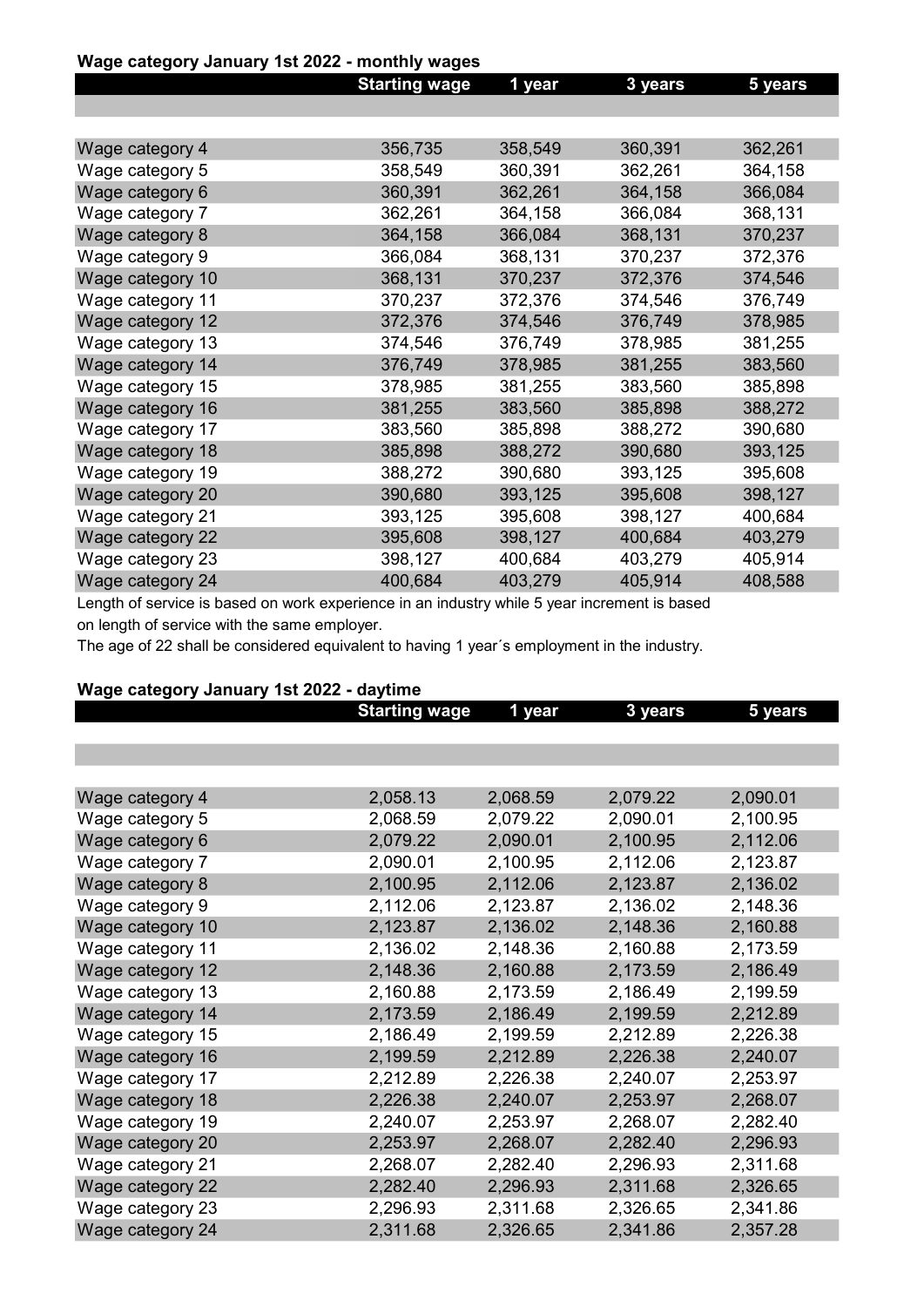# Wage category January 1st 2022 - overtime

|                  | <b>Starting wage</b> | 1 year   | 3 years  | 5 years  |
|------------------|----------------------|----------|----------|----------|
|                  |                      |          |          |          |
|                  |                      |          |          |          |
|                  |                      |          |          |          |
| Wage category 4  | 3,704.69             | 3,723.53 | 3,742.66 | 3,762.08 |
| Wage category 5  | 3,723.53             | 3,742.66 | 3,762.08 | 3,781.78 |
| Wage category 6  | 3,742.66             | 3,762.08 | 3,781.78 | 3,801.78 |
| Wage category 7  | 3,762.08             | 3,781.78 | 3,801.78 | 3,823.04 |
| Wage category 8  | 3,781.78             | 3,801.78 | 3,823.04 | 3,844.91 |
| Wage category 9  | 3,801.78             | 3,823.04 | 3,844.91 | 3,867.12 |
| Wage category 10 | 3,823.04             | 3,844.91 | 3,867.12 | 3,889.66 |
| Wage category 11 | 3,844.91             | 3,867.12 | 3,889.66 | 3,912.54 |
| Wage category 12 | 3,867.12             | 3,889.66 | 3,912.54 | 3,935.76 |
| Wage category 13 | 3,889.66             | 3,912.54 | 3,935.76 | 3,959.33 |
| Wage category 14 | 3,912.54             | 3,935.76 | 3,959.33 | 3,983.27 |
| Wage category 15 | 3,935.76             | 3,959.33 | 3,983.27 | 4,007.55 |
| Wage category 16 | 3,959.33             | 3,983.27 | 4,007.55 | 4,032.20 |
| Wage category 17 | 3,983.27             | 4,007.55 | 4,032.20 | 4,057.21 |
| Wage category 18 | 4,007.55             | 4,032.20 | 4,057.21 | 4,082.60 |
| Wage category 19 | 4,032.20             | 4,057.21 | 4,082.60 | 4,108.39 |
| Wage category 20 | 4,057.21             | 4,082.60 | 4,108.39 | 4,134.55 |
| Wage category 21 | 4,082.60             | 4,108.39 | 4,134.55 | 4,161.10 |
| Wage category 22 | 4,108.39             | 4,134.55 | 4,161.10 | 4,188.05 |
| Wage category 23 | 4,134.55             | 4,161.10 | 4,188.05 | 4,215.42 |
| Wage category 24 | 4,161.10             | 4,188.05 | 4,215.42 | 4,243.19 |

# Wage category January 1st 2022 - overtime on public holidays

|                  | <b>Starting wage</b> | 1 year   | 3 years  | 5 years  |
|------------------|----------------------|----------|----------|----------|
|                  |                      |          |          |          |
|                  |                      |          |          |          |
|                  |                      |          |          |          |
| Wage category 4  | 4,905.11             | 4,930.05 | 4,955.38 | 4,981.09 |
| Wage category 5  | 4,930.05             | 4,955.38 | 4,981.09 | 5,007.17 |
| Wage category 6  | 4,955.38             | 4,981.09 | 5,007.17 | 5,033.66 |
| Wage category 7  | 4,981.09             | 5,007.17 | 5,033.66 | 5,061.80 |
| Wage category 8  | 5,007.17             | 5,033.66 | 5,061.80 | 5,090.76 |
| Wage category 9  | 5,033.66             | 5,061.80 | 5,090.76 | 5,120.17 |
| Wage category 10 | 5,061.80             | 5,090.76 | 5,120.17 | 5,150.01 |
| Wage category 11 | 5,090.76             | 5,120.17 | 5,150.01 | 5,180.30 |
| Wage category 12 | 5,120.17             | 5,150.01 | 5,180.30 | 5,211.04 |
| Wage category 13 | 5,150.01             | 5,180.30 | 5,211.04 | 5,242.26 |
| Wage category 14 | 5,180.30             | 5,211.04 | 5,242.26 | 5,273.95 |
| Wage category 15 | 5,211.04             | 5,242.26 | 5,273.95 | 5,306.10 |
| Wage category 16 | 5,242.26             | 5,273.95 | 5,306.10 | 5,338.74 |
| Wage category 17 | 5,273.95             | 5,306.10 | 5,338.74 | 5,371.85 |
| Wage category 18 | 5,306.10             | 5,338.74 | 5,371.85 | 5,405.47 |
| Wage category 19 | 5,338.74             | 5,371.85 | 5,405.47 | 5,439.61 |
| Wage category 20 | 5,371.85             | 5,405.47 | 5,439.61 | 5,474.25 |
| Wage category 21 | 5,405.47             | 5,439.61 | 5,474.25 | 5,509.41 |
| Wage category 22 | 5,439.61             | 5,474.25 | 5,509.41 | 5,545.09 |
| Wage category 23 | 5,474.25             | 5,509.41 | 5,545.09 | 5,581.32 |
| Wage category 24 | 5,509.41             | 5,545.09 | 5,581.32 | 5,618.09 |
|                  |                      |          |          |          |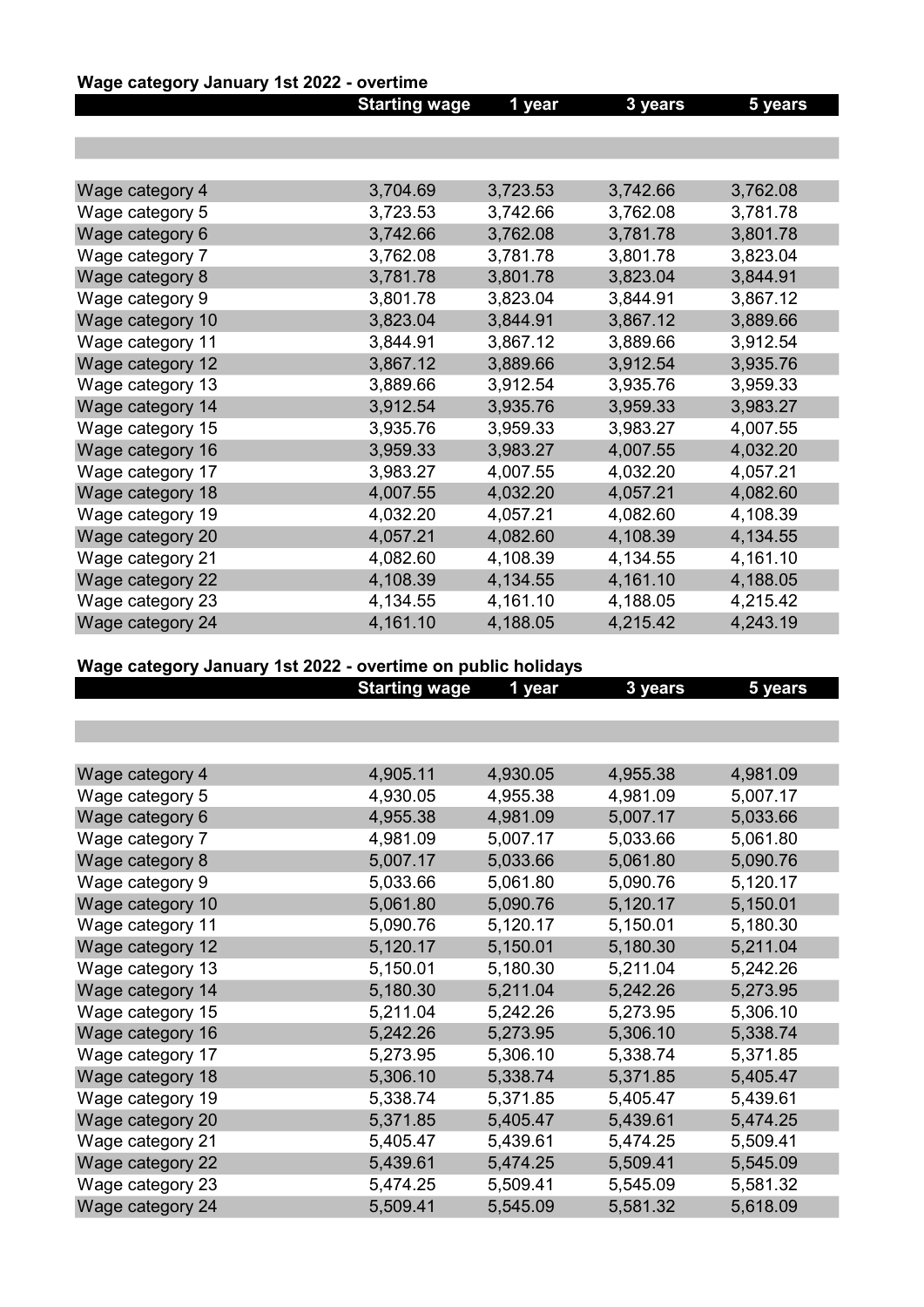# CLEANING WORK

|                          | <b>Daytime</b> | Overtime |
|--------------------------|----------------|----------|
| Starting wage            | 2,079.22       | 3,742.66 |
| 1 year in an industry    | 2,090.01       | 3,762.08 |
| 3 years in an industry   | 2,100.95       | 3,781.78 |
| 5 years in the same comp | 2,112.06       | 3,801.78 |

# Cleaning in shift work at private fondations **6** 6

|                          |                |          | Mon. - Fri.<br>17.00-24.00 | Mon.- Fri.<br>24.00-08.00<br>and Sat. / Sun. |               |
|--------------------------|----------------|----------|----------------------------|----------------------------------------------|---------------|
|                          | <b>Daytime</b> | Overtime | 33% premium                | 55% premium*                                 | 90% premium** |
| Starting wage            | 2,079.22       | 3,742.66 | 2,765.36                   | 3,222.79                                     | 3,950.52      |
| 1 year in an industry    | 2,090.01       | 3,762.08 | 2,779.71                   | 3,239.52                                     | 3,971.02      |
| 3 years in an industry   | 2,100.95       | 3,781.78 | 2,794.26                   | 3,256.47                                     | 3,991.81      |
| 5 years in the same comp | 2,112.06       | 3,801.78 | 2,809.04                   | 3,273.69                                     | 4,012.91      |

\*45% premium in companies other than public institutions

\*\*Shift work employees earn winter holiday according to art. 22.4.7

# Time measured piecework: with 20% premium

|                             |                |              | Mon.- Fri.      |           |
|-----------------------------|----------------|--------------|-----------------|-----------|
|                             |                | Mon. - Fri.  | 24.00-08.00     |           |
|                             |                | 17.00-24.00  | and Sat. / Sun. |           |
|                             | <b>Daytime</b> | 33% premium* | 45% premium*    | Overtime* |
| Starting wage               | 2,495.06       | 3,318.44     | 3,617.84        | 4,491.12  |
| 1 year in an industry       | 2,508.01       | 3,335.66     | 3,636.62        | 4,514.42  |
| 3 years in an industry      | 2,521.14       | 3,353.12     | 3,655.65        | 4,538.05  |
| 5 years in the same company | 2,534.47       | 3,370.85     | 3,674.98        | 4,562.05  |

\*An overtime premium must be paid for work in excess of 40 hours per week.

On holidays, overtime shall be paid acc. art. 1.71. and on public holidays the public holiday premium

| shall be paid acc. Art. 1.7.2. |  |  |  |  |
|--------------------------------|--|--|--|--|
|--------------------------------|--|--|--|--|

| <b>CONSTRUCTION WORKERS</b>            |                      |
|----------------------------------------|----------------------|
|                                        | <b>Wage category</b> |
| General contruction workers            | 6                    |
| Specially trained construction workers | 8                    |
| Specialised assistants to tradesmen    | 9                    |
| <b>MACHINE OPERATORS</b>               |                      |
|                                        | <b>Wage category</b> |
| Machine operator 1                     | 10                   |
| Machine operator 2                     | 13                   |
| <b>PCV DRIVERS</b>                     |                      |
|                                        | <b>Wage category</b> |
| <b>PCV</b> drivers                     |                      |

Monthly course premium for PCV drivers 5,650 kr.

# INDUSTRIAL WORKERS

Industrial workers I 4 Industrial workers II 6

# Wage category 6

Wage category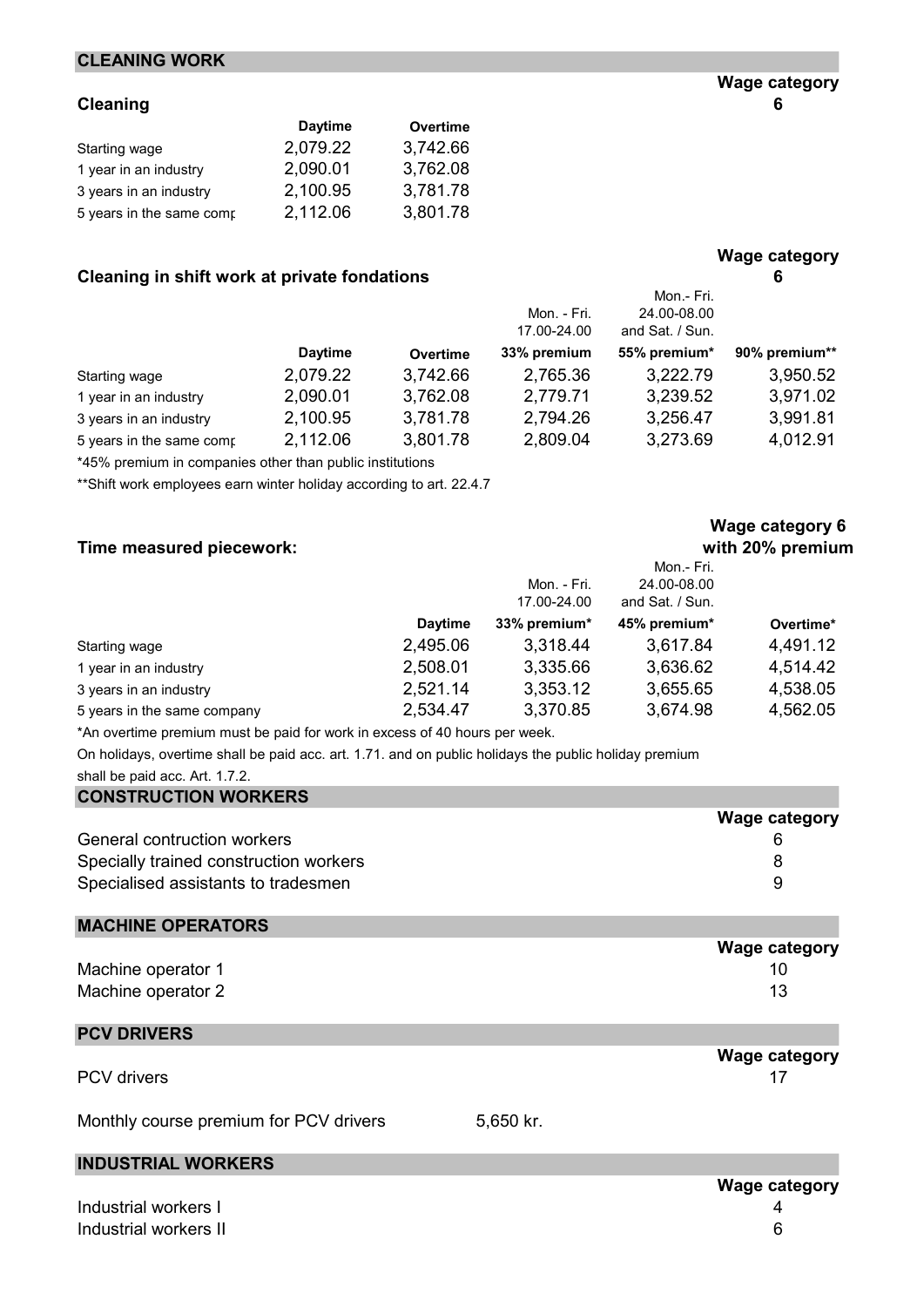# STARFSMENN Á SMURSTÖÐVUM, RYÐVARNARSKÁLUM OG DEKKJAVERKSTÆÐUM

# Starfsmenn á smurstöðvum, ryðvarnarskálum og dekkjaverkstæðum 6

Wage category

| <b>PETROL STATION WORKERS</b>                                               |                |                 |             |                 |                      |
|-----------------------------------------------------------------------------|----------------|-----------------|-------------|-----------------|----------------------|
|                                                                             |                |                 | Mon. - Fri. |                 | Mon. - Sun.          |
|                                                                             |                |                 | 18.00-24.00 | Sat. and Sunday | 24.00-08.00          |
|                                                                             | <b>Daytime</b> | <b>Overtime</b> | 33% premium | 45% premium     | 55% premium          |
|                                                                             |                |                 |             |                 | <b>Wage category</b> |
| <b>Outdoor and service work</b>                                             |                |                 |             |                 | 6                    |
| Starting wage                                                               | 2,079.22       | 3,742.66        | 2,765.36    | 3,014.87        | 3,222.79             |
| 1 year in an industry                                                       | 2,090.01       | 3,762.08        | 2,779.71    | 3,030.51        | 3,239.52             |
| 3 years in an industry                                                      | 2,100.95       | 3,781.78        | 2,794.26    | 3,046.38        | 3,256.47             |
| 5 years in the same comp                                                    | 2,112.06       | 3,801.78        | 2,809.04    | 3,062.49        | 3,273.69             |
|                                                                             |                |                 |             |                 | Launaflokkur         |
| Outdoor and cashier work / cash register                                    |                |                 |             |                 | 7                    |
| Starting wage                                                               | 2,090.01       | 3,762.08        | 2,779.71    | 3,030.51        | 3,239.52             |
| 1 year in an industry                                                       | 2,100.95       | 3,781.78        | 2,794.26    | 3,046.38        | 3,256.47             |
| 3 years in an industry                                                      | 2,112.06       | 3,801.78        | 2,809.04    | 3,062.49        | 3,273.69             |
| 5 years in the same comp                                                    | 2,123.87       | 3,823.04        | 2,824.75    | 3,079.61        | 3,292.00             |
|                                                                             |                |                 |             |                 | <b>Wage category</b> |
| <b>Shift managers</b>                                                       |                |                 |             |                 | 9                    |
| Starting wage                                                               | 2,112.06       | 3,801.78        | 2,809.04    | 3,062.49        | 3,273.69             |
| 1 year in an industry                                                       | 2,123.87       | 3,823.04        | 2,824.75    | 3,079.61        | 3,292.00             |
| 3 years in an industry                                                      | 2,136.02       | 3,844.91        | 2,840.91    | 3,097.23        | 3,310.83             |
| 5 years in the same comp                                                    | 2,148.36       | 3,867.12        | 2,857.32    | 3,115.12        | 3,329.96             |
| Settlement of accounts (cashier) shall be 1.787,43 kr. for each settlement. |                |                 |             |                 |                      |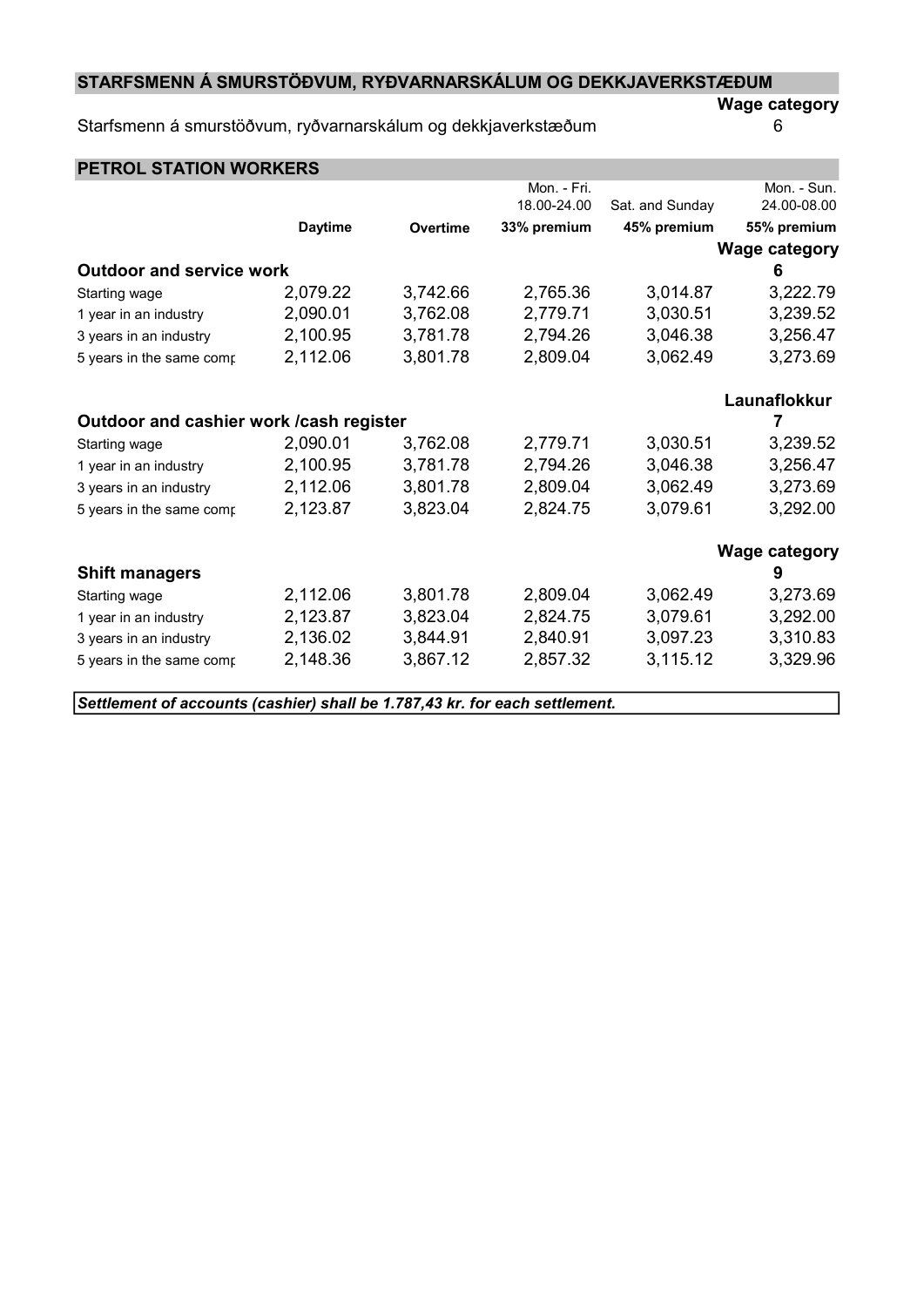# SECURITY GUARDS - SECURITAS

|                                     |                |          |             | Mon.- Fri.     |                      |
|-------------------------------------|----------------|----------|-------------|----------------|----------------------|
|                                     |                |          | Mon. - Fri. | 24.00-08.00    |                      |
|                                     |                |          | 17.00-24.00 | og Sat. / Sun. |                      |
|                                     | <b>Daytime</b> | Overtime | 33% premium | 45% premium    |                      |
|                                     |                |          |             |                | <b>Wage category</b> |
| Local patrol                        |                |          |             |                | 6                    |
| Starting wage                       | 2,079.22       | 3,742.66 | 2,765.36    | 3,014.87       |                      |
| 1 year in an industry               | 2,090.01       | 3,762.08 | 2,779.71    | 3,030.51       |                      |
| 3 years in an industry              | 2,100.95       | 3,781.78 | 2,794.26    | 3,046.38       |                      |
| 5 years in the same comp            | 2,112.06       | 3,801.78 | 2,809.04    | 3,062.49       |                      |
|                                     |                |          |             |                | <b>Wage category</b> |
| <b>Mobile patrol</b>                |                |          |             |                | 7                    |
| Starting wage                       | 2,090.01       | 3,762.08 | 2,779.71    | 3,030.51       |                      |
| 1 year in an industry               | 2,100.95       | 3,781.78 | 2,794.26    | 3,046.38       |                      |
| 3 years in an industry              | 2,112.06       | 3,801.78 | 2,809.04    | 3,062.49       |                      |
| 5 years in the same comp            | 2,123.87       | 3,823.04 | 2,824.75    | 3,079.61       |                      |
|                                     |                |          |             |                | <b>Wage category</b> |
| <b>Transport and command centre</b> |                |          |             |                | 10                   |
| Starting wage                       | 2,123.87       | 3,823.04 | 2,824.75    | 3,079.61       |                      |
| 1 year in an industry               | 2,136.02       | 3,844.91 | 2,840.91    | 3,097.23       |                      |
| 3 years in an industry              | 2,148.36       | 3,867.12 | 2,857.32    | 3,115.12       |                      |
| 5 years in the same comp            | 2,160.88       | 3,889.66 | 2,873.97    | 3,133.28       |                      |
| <b>FISH PROCESSING WORKERS</b>      |                |          |             |                |                      |
|                                     |                |          |             |                | <b>Wage category</b> |
| General fish processing workers     |                |          |             |                | 5                    |
| Specialised workers in fisheries I  |                |          |             |                | 7                    |
| Specialised workers in fisheries II |                |          |             |                | 9                    |

| Specialised workers in fisheries II  |  |
|--------------------------------------|--|
| Specialised workers in fisheries III |  |
| Fisheries technicians                |  |
|                                      |  |

-Money for clothes; general 18,94 salt fish and stockfish: 24,35

- Index in gropu pay scheme is 277,58

- Minimum bonus in fish processing is 295,00 kr. per hour

| <b>GENERAL WORK IN FISH FARMING</b> |                      |  |  |  |
|-------------------------------------|----------------------|--|--|--|
|                                     | <b>Wage category</b> |  |  |  |
| <b>General workers</b>              | 5                    |  |  |  |
| Specialised workers                 |                      |  |  |  |
| Aquaculture specialists             | 17                   |  |  |  |

# STAFF IN CAFETERIAS

|                                          | <b>Wage category</b> |
|------------------------------------------|----------------------|
| General workers                          |                      |
| Cooks                                    |                      |
| Cooks that manage one or more assistants | 10                   |

| <b>OIL STATION</b>                                         |                      |
|------------------------------------------------------------|----------------------|
|                                                            | <b>Wage category</b> |
| General labour work and general service                    |                      |
| Delivery van and truck drivers                             | 13                   |
| Drivers with trailers / specialised workers at gas station | 17                   |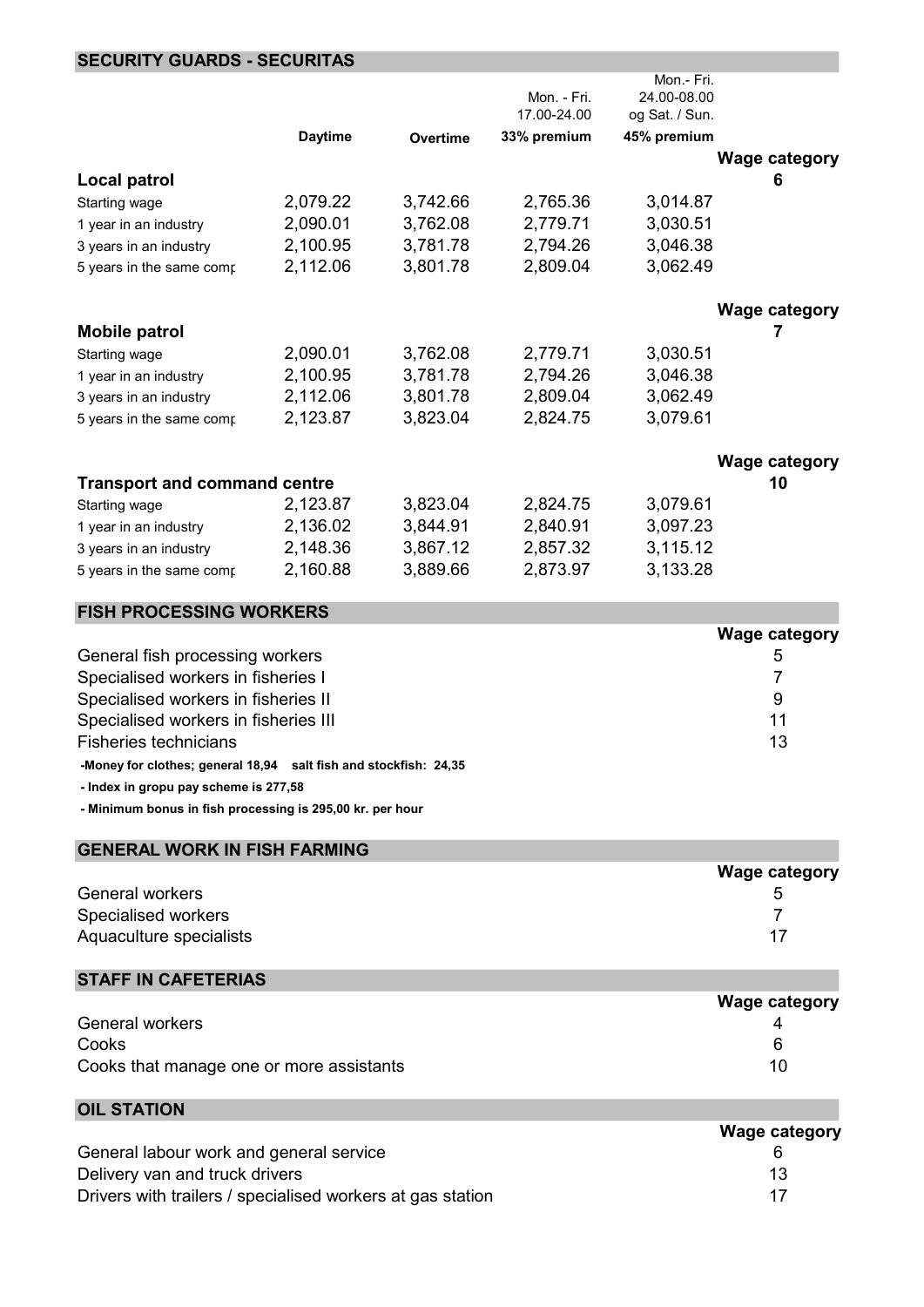| LONGSHORING/HARBOUR WORK - SAMSKIP |                      |
|------------------------------------|----------------------|
|                                    | <b>Wage category</b> |
| General work                       |                      |
| Port worker                        | 9                    |
| Operators of forklift              | 10                   |
| Machine operators                  | 13                   |

#### LONGSHORING/HARBOUR WORK - EIMSKIP

|                                         | <b><i>vvage category</i></b> |
|-----------------------------------------|------------------------------|
| Harbour work I - General work           |                              |
| Harbour work II - Operators of forklift | 11                           |
| Harbour work III - Foremen              | 12                           |
| Machine operators with full licence     | 14                           |

#### HOTELS AND RESTAURANTS

| Casual work - not shift work<br>4 |          |          |                             |  |  |  |
|-----------------------------------|----------|----------|-----------------------------|--|--|--|
|                                   | Daytime* | Overtime | overtime on public holidays |  |  |  |
| Starting wage                     | 2,074.04 | 3,704.69 | 5,778.73                    |  |  |  |
| 1 year in an industry             | 2,084.59 | 3,723.53 | 5,808.12                    |  |  |  |
| 3 years in an industry            | 2,095.30 | 3,742.66 | 5,837.96                    |  |  |  |
| 5 years in the same comp          | 2,106.17 | 3,762.08 | 5,868.25                    |  |  |  |

#### Wage category

Wage category

 $M = 1$ 

|                                                  |          |          | Mon. - Fri.    | Mon.- Fri.<br>24.00-08.00 |               |
|--------------------------------------------------|----------|----------|----------------|---------------------------|---------------|
| <b>General workers of hotels and restaurants</b> |          |          | 17.00-24.00    | og Sat. / Sun.            | 5             |
|                                                  | Daytime* | Overtime | 33% premium*** | 45% premium***            | 90% premium** |
| Starting wage                                    | 2,084.59 | 3,723.53 | 2,772.50       | 3,022.66                  | 3,960.72      |
| 1 year in an industry                            | 2,095.30 | 3,742.66 | 2,786.75       | 3,038.19                  | 3,981.07      |
| 3 years in an industry                           | 2,106.17 | 3,762.08 | 2,801.21       | 3,053.95                  | 4,001.72      |
| 5 years in the same comp                         | 2,117.20 | 3,781.78 | 2,815.88       | 3,069.94                  | 4,022.68      |

# Wage category

|                                               |          |          |                            | Mon.- Fri.                    | . .           |
|-----------------------------------------------|----------|----------|----------------------------|-------------------------------|---------------|
| Specialised workers of hotels and restaurants |          |          | Mon. - Fri.<br>17.00-24.00 | 24.00-08.00<br>og Sat. / Sun. | 6             |
|                                               | Daytime* | Overtime | 33% premium***             | 45% premium***                | 90% premium** |
| Starting wage                                 | 2,095.30 | 3,742.66 | 2,786.75                   | 3,038.19                      | 3,981.07      |
| 1 year in an industry                         | 2,106.17 | 3,762.08 | 2,801.21                   | 3,053.95                      | 4,001.72      |
| 3 years in an industry                        | 2,117.20 | 3,781.78 | 2,815.88                   | 3,069.94                      | 4,022.68      |
| 5 years in the same comp                      | 2,128.40 | 3,801.78 | 2,830.77                   | 3,086.18                      | 4,043.96      |

A 15% premium is paid to employees recruited to management positions, acc. to art. 1.2.4.

\* Daytime pay is calculated by dividing the monthly pay by 172.

\*\* Shift work employees earn winter holiday acc. to art. 3.4.

\*\*\* It is not permitted to pay according to shift work rates unless explicitly stated in the employment contract.

Travel allowance is 2½ times the starting fare of taxis acc. to art. 4.5.2. (October 2021, this corresponds to 1.825 kr. at Hreyfill)